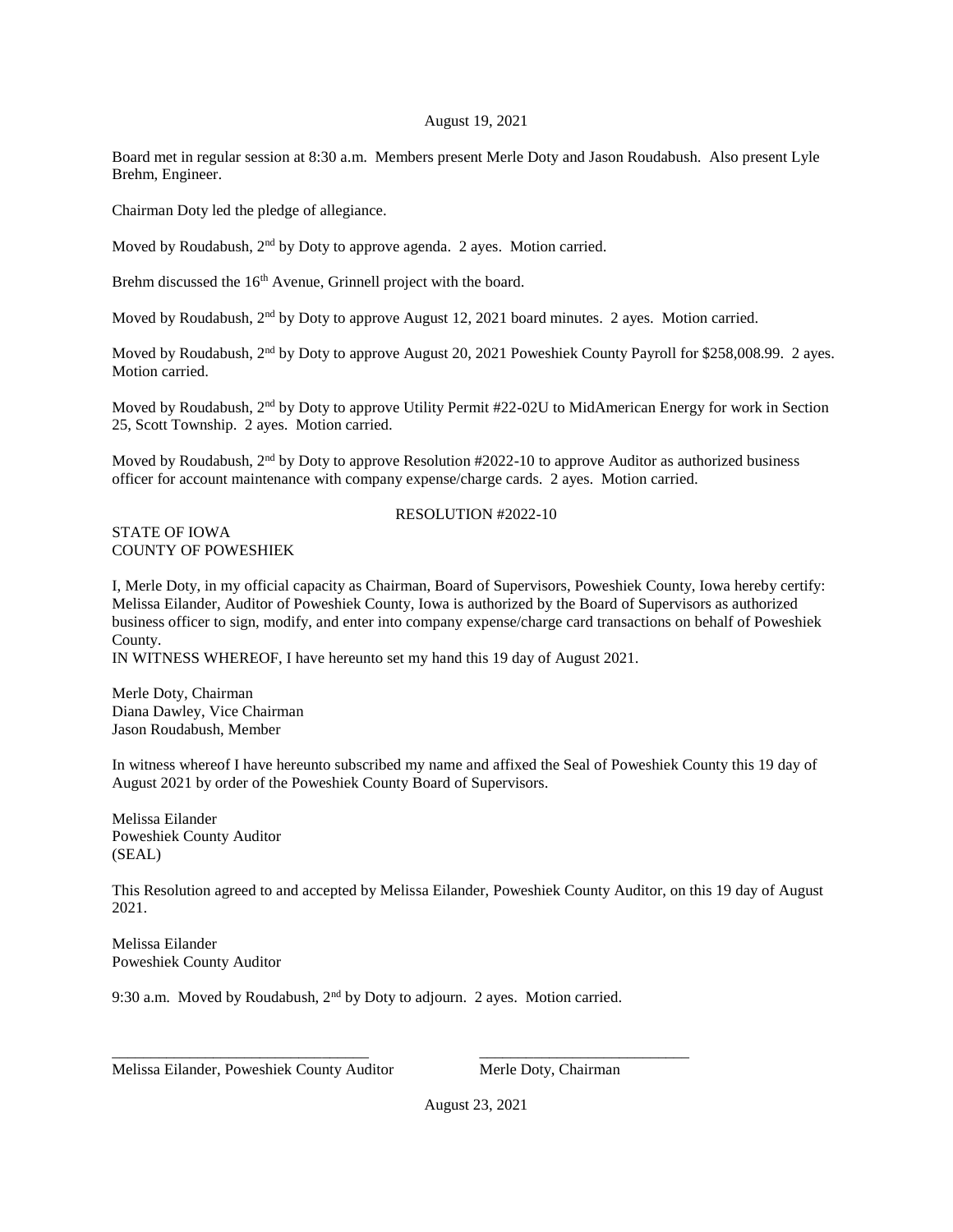Board met in regular session at 8:30 a.m. Members present Merle Doty, Diana Dawley and Jason Roudabush.

Chairman Doty led the pledge of allegiance.

Moved by Dawley,  $2<sup>nd</sup>$  by Roudabush to approve agenda. 3 ayes. Motion carried.

8:45 a.m. Phone call with Lyle Brehm, Engineer regarding awarding bridge contracts. Brehm stated the first project (Contract 79-C079-053; Project Number: BROS-SWAP-CO79(53)—FE-79) is the replacement of the bridge on 80<sup>th</sup> Street north of F17 in Section 20, Sheridan Township. The existing bridge has a 20-ton load posting. The bridge will be replaced with a concrete box culvert. The low bid for this project was from Iowa Bridge & Culvert for \$497,173.20. This project is on the Farm-to-Market system.

The second project (Contract 79-C079-057; Project Number: BROS-SWAP-CO79(57)—SE-79) is for the replacement of the bridge on 370<sup>th</sup> Avenue west of V18. The existing bridge is a pony truss and has a 5-ton load posting. The new bridge will be a concrete and reinforcing steel. The low bid for this project was from Herberger Construction for \$1,113,678.29.

The expenses for both projects will be reimbursed 100% by dedicated bridge funds. Brehm recommends the board award the projects to Iowa Bridge & Culvert and Herberger Construction, and direct Supervisor Dawley to sign contract documents on behalf of the board upon return from contractor.

Moved by Roudabush, 2<sup>nd</sup> by Dawley to award project number BROS-SWAP-CO79(53)—FE-79 to Iowa Bridge  $\&$ Culvert for \$497,173.20 and to award project number BROS-SWAP-CO79(57)—SE-79 to Herberger Construction for \$1,113,678.29 and to authorize Supervisor Dawley to sign contract documents on behalf of the board when available from the contractor. 3 ayes. Motion carried.

9:10 a.m. Alan Burgener met with board. Mr. Burgener stated he was hired by Unity Point to look at ambulance service in Poweshiek County. He has met with representatives from City of Grinnell, East Poweshiek Ambulance, Montezuma Ambulance, Grinnell College and Chamber of Commerce. Mr. Burgener stated he feels the stakeholders involved with ambulance service within the county are the City of Grinnell, East Poweshiek Ambulance, Montezuma Ambulance, Unity Point and Poweshiek County Board of Supervisors. He recommended the supervisors to act as a credible convening party and hold meetings to have key discussions regarding the future of ambulance service within the county. Board felt it would be good if Mr. Burgener would attend these meetings as a neutral facilitator.

9:12 a.m. Brian Paul, EMA Director joined the meeting

9:52 a.m. Tom Kriegel, Sheriff joined the meeting.

Sheriff Kriegel advised the board that he had a deputy resign and would be posting for a certified deputy sheriff position.

10:15 a.m. Mark Vavroch, Conservation Director met with board for monthly meeting.

Board discussed the farm lease for county land located in Jackson & Malcom Townships and if the land would be placed for auction or if they would offer another 1-year extension to the current tenants. Board members stated they have had people inquire about renting the land so they felt that it would be best to put up for bid. Moved by Dawley, 2<sup>nd</sup> by Roudabush to send termination of farm lease agreement notice to current tenants and authorize Chairman Doty to sign letter. 3 ayes. Motion carried.

10:40 a.m. Sandy Ross, Treasurer met with board to present semi-annual reports. Moved by Dawley, 2nd by Roudabush to approve Treasurer Semi-Annual Report for 01/01/2021 – 06/30/2021. 3 ayes. Motion carried.

Board meeting Thursday, August 26 is cancelled due to attending ISAC conference.